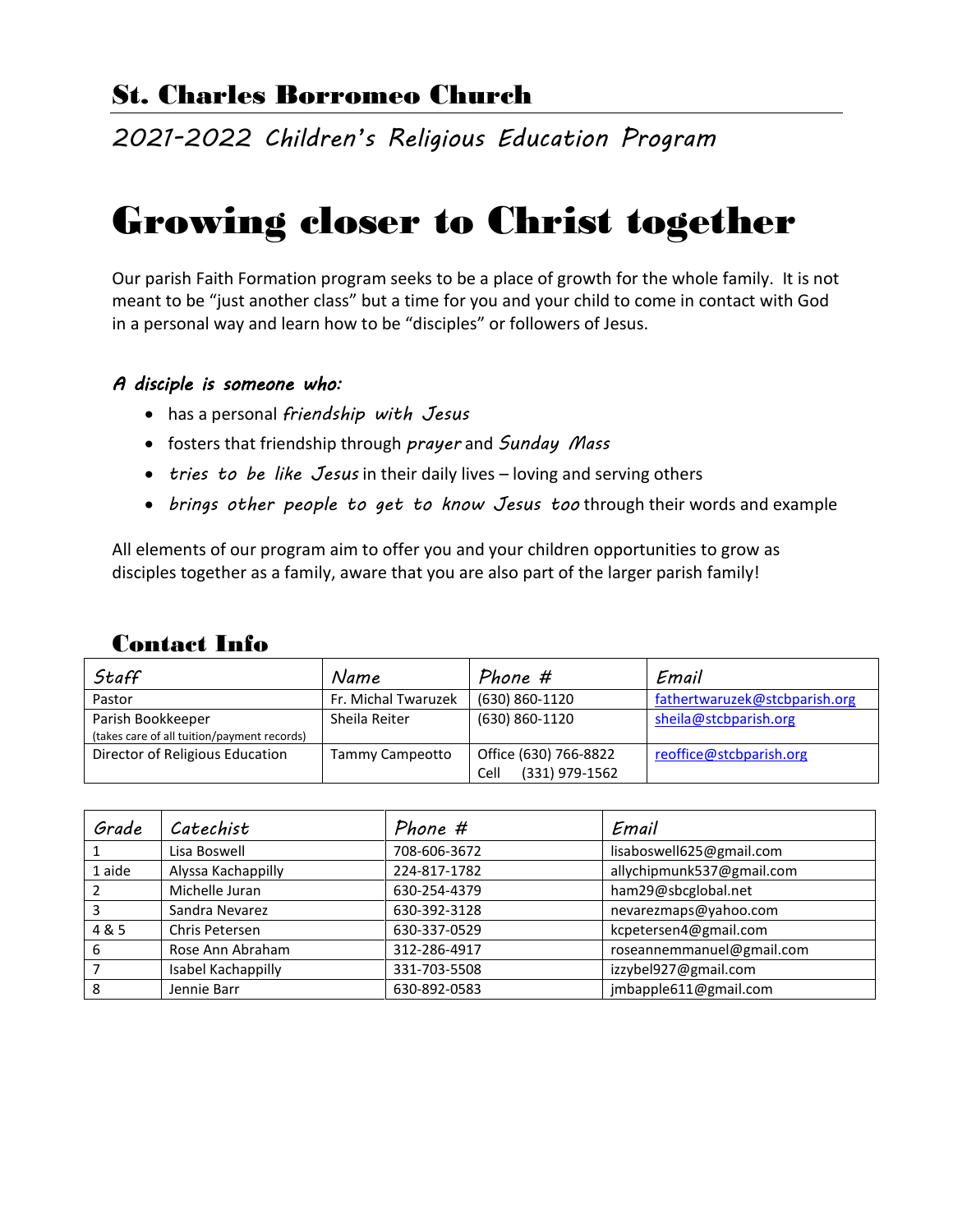### Communication

Email and flyers sent home with the children have been the primary means of communication from the Faith Formation office, however, try out a couple of our other options:

- **[Website](http://www.stcbparish.org/)** [www.stcbparish.org](http://www.stcbparish.org/)
	- o Our parish website has a "Faith Formation" page where info is posted.
- **Facebook** [www.facebook.com/stcbparish](http://www.facebook.com/stcbparish)
	- o Follow us to see reminders, photos of events, and other helpful resources.
- **Pinterest** [www.pinterest.com/stcbparish](http://www.pinterest.com/stcbparish)
	- $\circ$  Visit our page often to learn more about Catholic parenting, prayers, crafts, traditions and more.

# Weekly Sessions, attendance & supplies

- Wednesday evenings from 6:15-7:45 p.m.
- Please have your children to the school building early so classes can begin promptly.
- Your children's attendance at weekly classes is expected. Excessive absences may require child to repeat a "grade level," especially in a sacrament prep year.
- If your child will not be able to attend a specific class, please notify the Faith Formation Office prior to the class, and we will notify the given catechist.
- Children in grades 1-5 will be given a **Catholic Children's Bible** in their first year. They will be using the same bible all 5 years. Please keep it in a safe place, or better yet use it often so you know where it is.
- Children in grades 6-8 will be given the **New American Bible** in their first year of "middle school". They will be using the same bible all 3 years. Please keep it in a safe place, or better yet use it often so you know where it is.
- **Students who lose their bibles will be charged the cost of the replacement. (Catholic Children's Bible \$40. New American Bible \$10.)**
- Children will be given a **folder** for taking home any homework or information for you.
- Please **check the folders weekly** and be sure your child brings the folder to class with any assigned homework completed.

### Whole Family Sessions

**Due to COVID-19 to keep everyone safe, we will be having** *Whole Family Sessions To Go* **again this year. Whole Family Night on the calendar means there is no in person class.**

- We will continue to gather the whole family on certain nights for activities, crafts, and prayers. (Please see the calendar for these nights.) We will follow all COVID 19 protocols.
- One or both parents are asked to attend these nights (or another adult family member.)
- **Enter through the doors near the gym to check in.**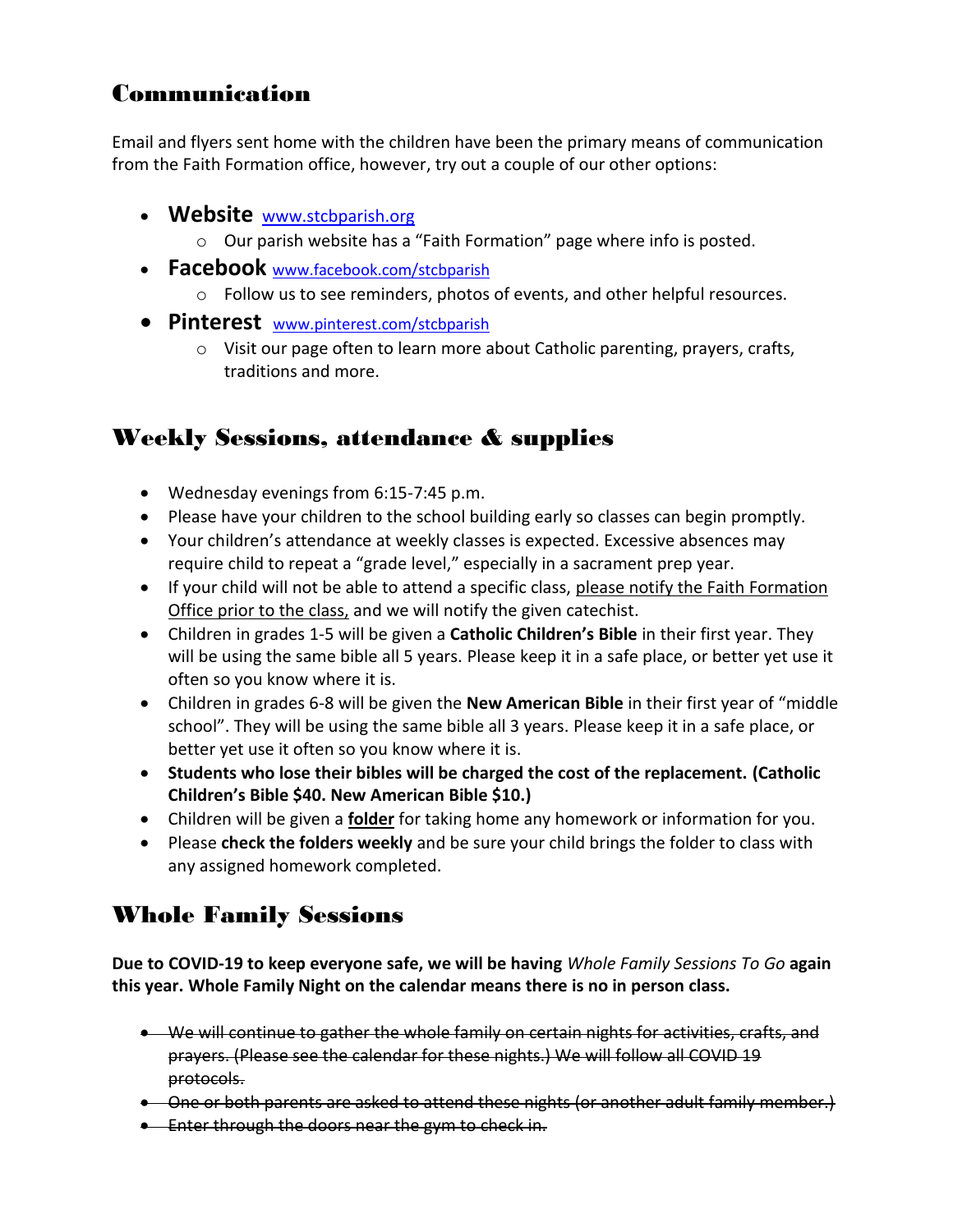# Activity Bags

This year every student in grades 1-5 will bring home an activity bag every week. The bag will be different every week. Some bags may need parent involvement and some the kids can do by themselves. The activity bag is just that, an extra activity to help the students learn something new outside of the classroom. Each bag will have specific directions in it. The bags are to be kept at home for one week and then returned to class so someone else can take it home. Your child will not be able to take a new bag home until the current bag is returned. COVID-19 protocol- when bags are returned to school they will remain at school for at least one week before being sent home again.

# Prayer

Friendships are built by talking with another. Friendship with God is built by talking with Him in prayer. To **assist the kids in learning to connect with God in a very personal way**, our catechists will continue to use various prayer forms, such as **guided reflections and** *lectio divina* ("Divine Reading"). Prayer experiences will include the use of Scripture, silence, and ritual gestures and symbols. All of which seek to put the children directly in touch with God, teach them to recognize his voice in their hearts, and familiarize them with the language of symbols and gestures which are part of our rich Catholic tradition of liturgical prayer. At times prayer is more individual (giving the child a chance to speak to and listen to God) and at times more communal (done as a class group together).

In addition, children will be required to **memorize traditional Catholic prayers** at home. Children will be given a prayer book with the prayers and a list of what they are expected to learn at their grade level. This is a great opportunity for your family to pray together.

### Mass Reflection Sheets

Each child in grades 1-6 will receive a **Family Mass Reflection** sheet at the beginning of the month. After one Sat. or Sun. mass each month (doesn't matter which weekend, what time you go to Mass, even if you go to Mass at another parish, or watched it on tv at home), please **reflect together as a family on your experience at Mass and how you experienced God**. Fill out and sign the reflection and have your youngest or only child hand it in to their catechist each month. One reflection per family. Or you can fill out the online version found on our website.

Each child in grades 7 and 8 will receive a **Mass Reflection** sheet at the beginning of the month. The  $7<sup>th</sup>$  or  $8<sup>th</sup>$  grader is expected to fill out the mass reflection sheet each month and return it to their catechist.

Instead of a **Family Mass Reflection** sheet, a kid's bulletin may be completed and turned in. The kid's bulletins can be found in the narthex after mass if you forget to pick one up at mass. In this case, a kid's bulletin would need to be done by each child.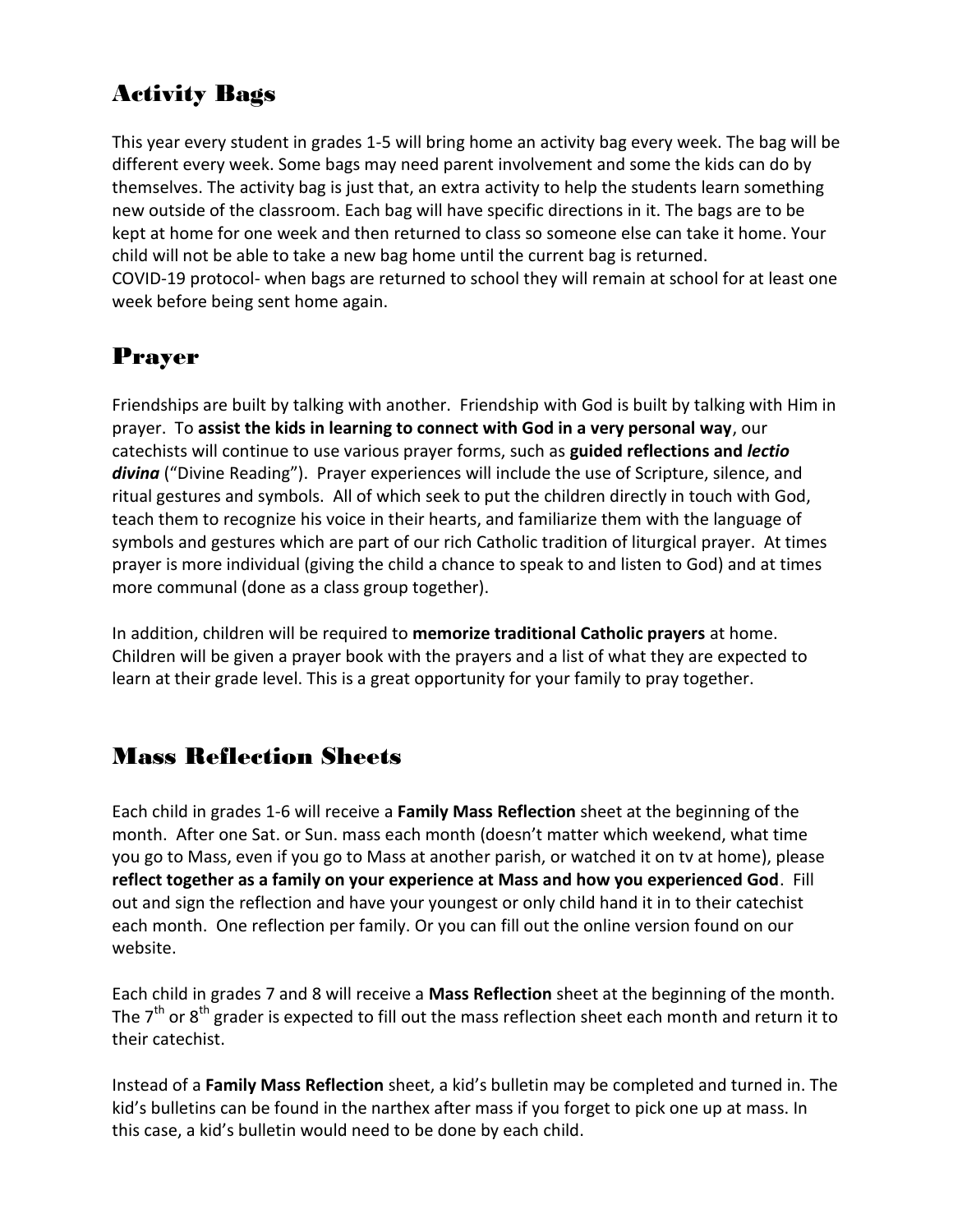## Loving and Serving Others

We may find ourselves wondering sometimes what we really have to contribute to the Church or if our presence really matters. But the Church relies on the fact that each and every individual member is an essential part of the ongoing mission and ministry of Jesus. We are all called to embrace an active and engaged role in spreading the Good News through both word and deed. Simply put, the Church needs our unique gifts. Allow yourself time to consider what being part of the Catholic Church means to you and how you respond to the Church's call that says: "You are an important member of this community. You belong here." (Taken from 2<sup>nd</sup> grade Go Seek Find Eucharist prep)

All the programs will follow COVID-19 protocols and may need to be postponed based on current guidelines.

Jesus spent His life doing good. As disciples, we are called to do the same. **To teach the kids this Christian way of life, each family is asked to participate in at least one Family Involvement Group (see separate flyer)**

#### Sacrament Preparation

**Children in second grade will prepare for their First Reconciliation and First Communion.**

 See the calendar and future communications regarding special events and requirements.

**Children in eighth grade will prepare for their Confirmation**.

• See the calendar and future communications regarding special events and requirements.

**The diocese ordinarily requires two years of preparation for First Reconciliation & First Communion, and for Confirmation.** St. Charles Borromeo's programming meets this requirement. It is *only fair to the students* that we adequately prepare them, and it is *truly fitting that we be conscientious in how we approach the sacraments,* moments of grace that they are, deserving a readiness and preparedness in those who receive them.

As a result, **those entering our program in 2nd or 8th grade seeking sacraments without having completed 1st or 7th grade in our program** (or giving written proof of having completed these grades in another parish's program) **will be required to "go back a year" in Faith Formation to complete two full years of preparation**.

**Children who are in 3rd – 7 th grade and in need of Baptism, First Reconciliation, or First Communion** are required to attend Wednesday night classes with their grade level for two years and can receive the sacraments in the second year. Parents are required to attend all sacrament preparation meetings/retreats during the second year. If your children fall into this category, please contact the office to make arrangements.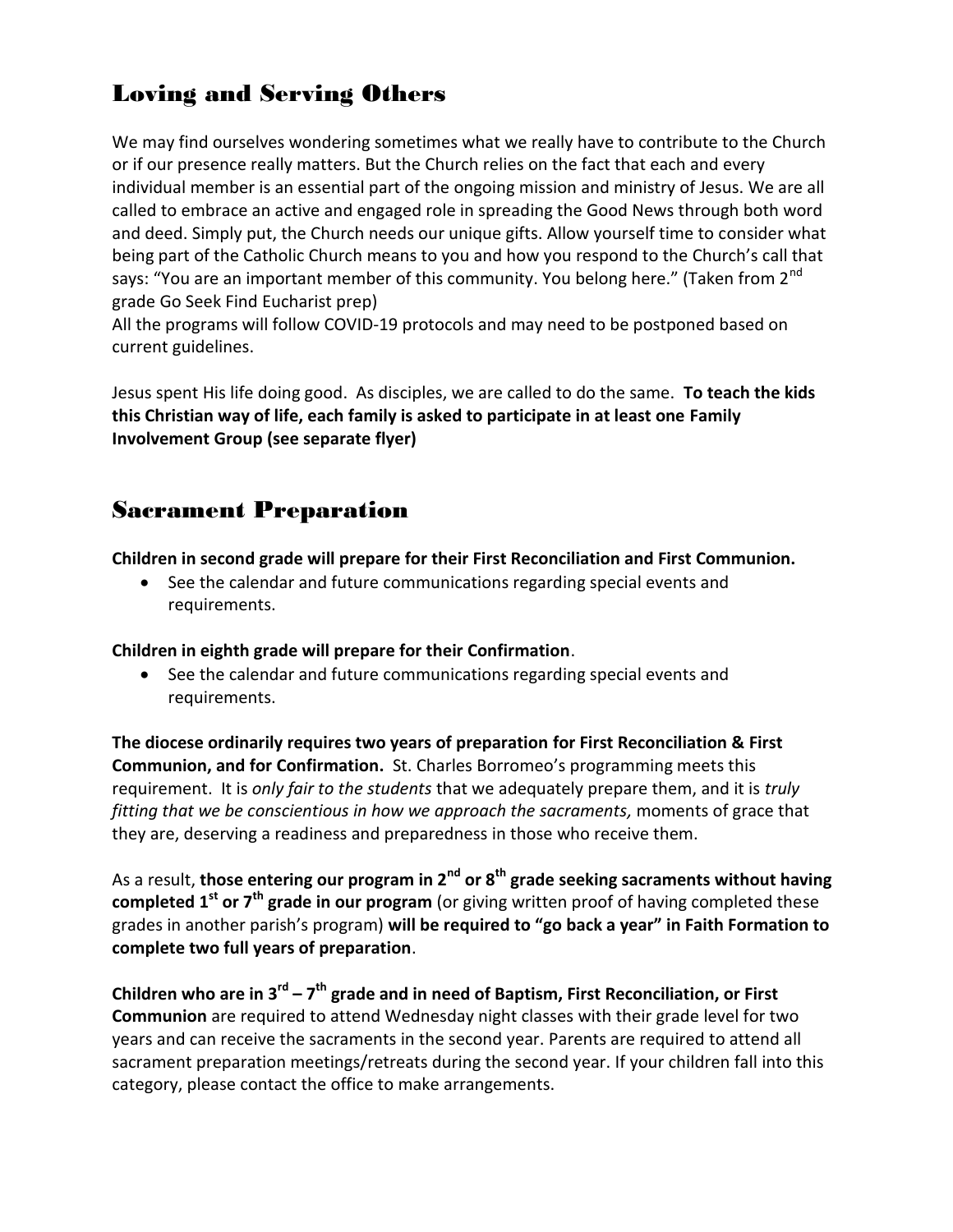# Other Practical Items

# *Registration & Tuition*

- Registration forms must be completed and handed in to the Faith Formation Office.
- The registration fee must be paid at the beginning of the year.
- The rest of the sum may be paid in installments.
- An invoice will be sent to your home.
- Make checks payable to "St. Charles Borromeo"
- You may drop off or mail payments to the parish office or give them directly to Tammy on Wednesday nights.
- Questions about the balance of your account can be directed to the parish bookkeeper, Sheila Reiter (630-860-1120).
- Tuition assistance is available for families in need. Please ask Tammy for a form.

# *Code of Behavior*

Our catechists and classroom aides are all generous **volunteers** who deserve your child's respect. Speak to your children about basic good behavior at Faith Formation sessions.

- Dress appropriately (see guidelines below)
- **No food is allowed in the classrooms. Water in a closed container is the only allowed drink permitted in the classroom every week.**
- Students should wait in the hallway and not enter the classroom until an adult is present.
- Cell phones should be silenced and secured in a pocket or out of sight. Cell phone use is allowed and is at the discretion of the catechist.
- Catechists reserve the right to confiscate cell phones during class if it is necessary.
- St. Charles Borromeo is not responsible for lost, stolen, or broken cell phones.

# *Disruptive Behavior*

| First Step: | Catechist will speak to the child in class.                                                   |
|-------------|-----------------------------------------------------------------------------------------------|
|             | Second Step: Catechist will make the DRE aware of the situation. Parents will be contacted if |
|             | necessary and asked to speak to their child.                                                  |
| Third Step: | Parent will be asked to attend class with their child until the behavior is                   |
|             | corrected.                                                                                    |

\*The Faith Formation Office reserves the right to ask a family to withdraw their child from the program if the child's recurring poor behavior is so disruptive as to impede the rest of the class from learning.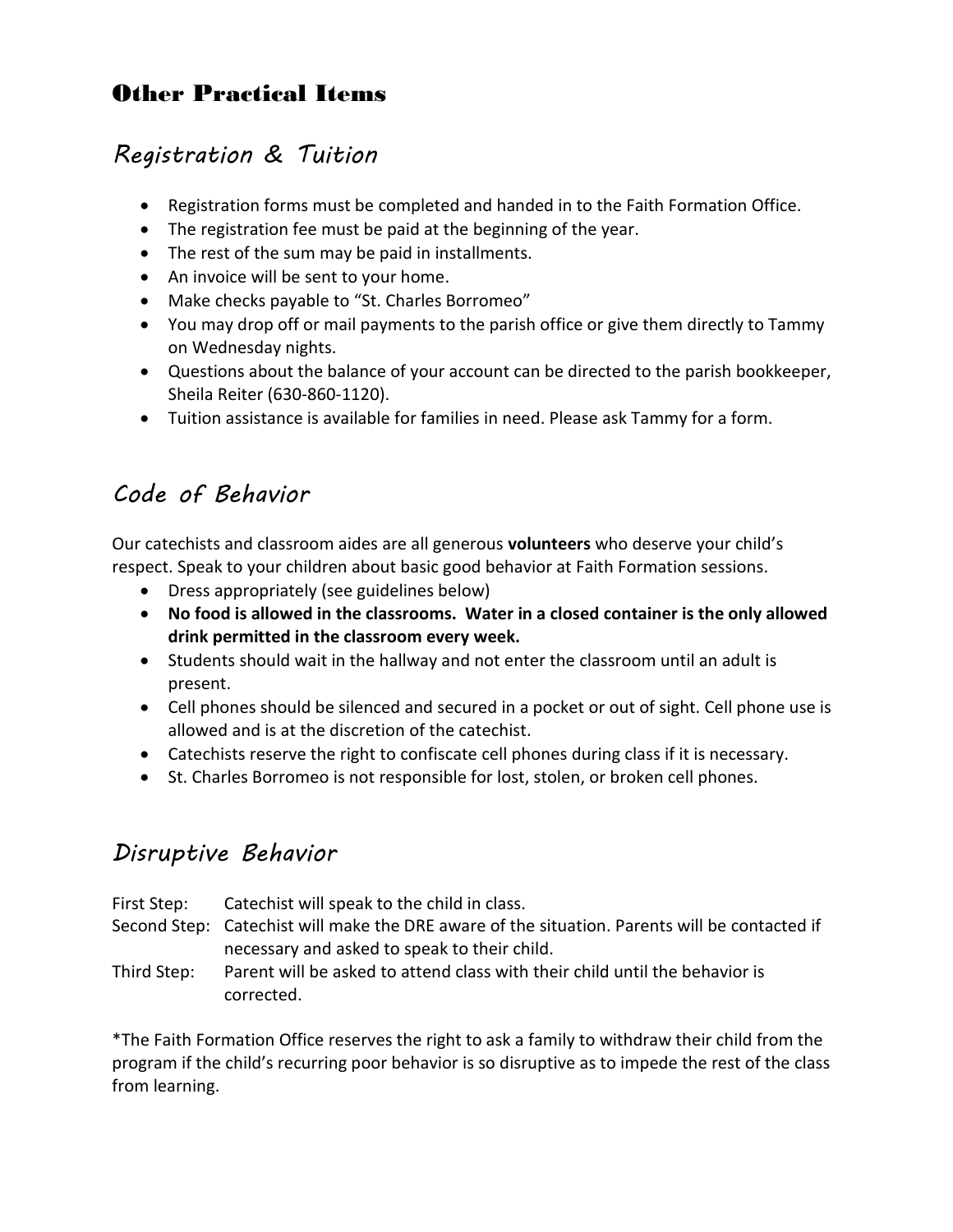# *Dress Code*

- As recognition of their own dignity and a sign of respect to catechists and classmates alike, students are asked to dress appropriately for Faith Formation classes.
- Torn or ripped clothing, sagging pants, and exposed undergarments are prohibited.
- Exposed midriffs, low-cut blouses or tops, mini-skirts and bare feet are not permitted.
- Hats are not permitted

# *Use of Medication*

 No medication is to be administered during classes by the child or by parish staff or volunteers.

# *Medical Emergencies*

- Medical aid will be sought as needed and parents notified immediately.
- An additional emergency contact is required on the registration form.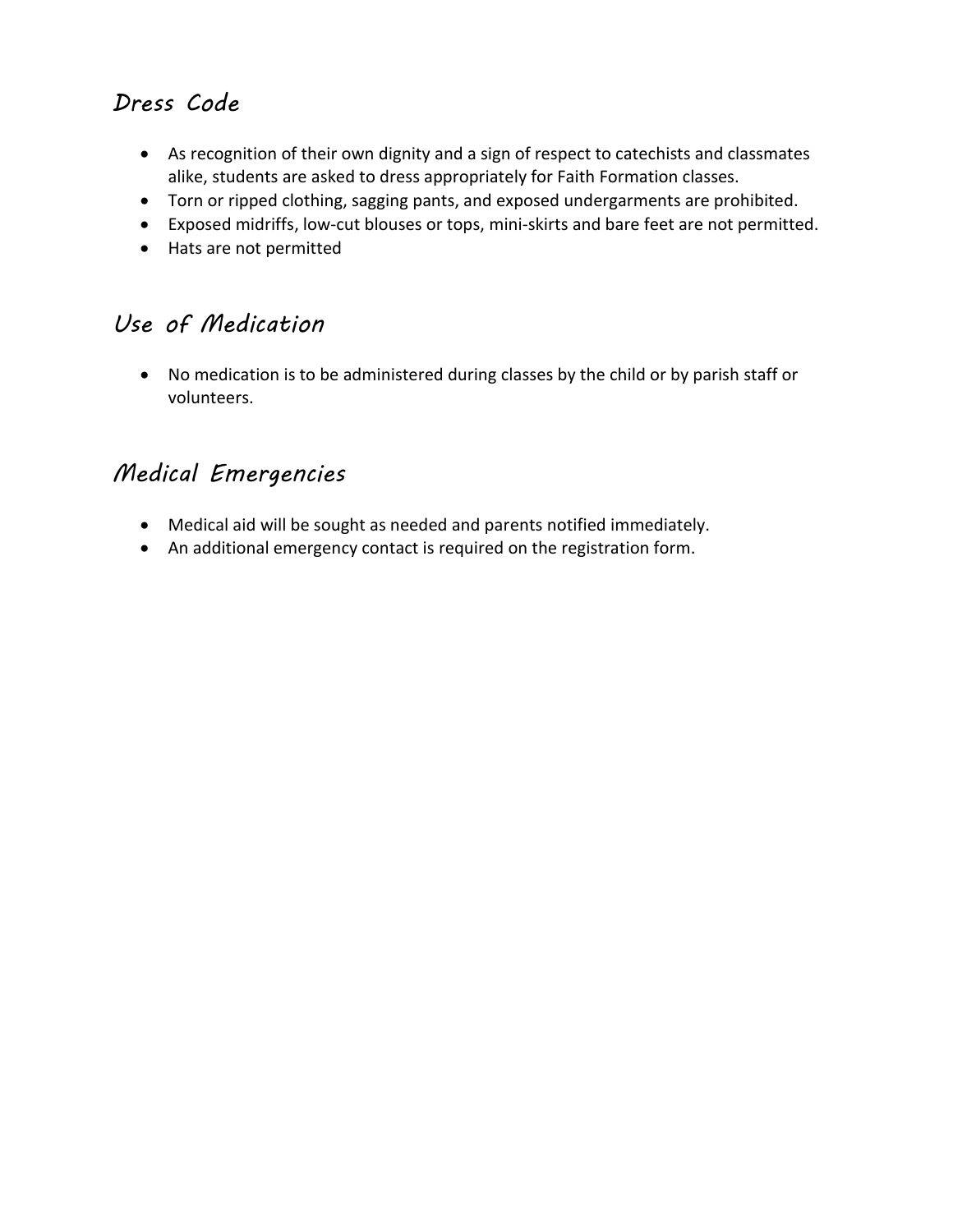# *Drop-off and Dismissal*

It is a constant challenge to find the best system for safe and smooth dismissal procedures. Please help us by following the procedure described below.

- **Everyone entering the building must wear a mask.**
- The **east door** nearest the gym, from the north parking lot, will be the only door open for use on Wednesday evenings to facilitate monitoring those who enter/exit the building.
- Parents **may drop-off their children by the door**.
- **Catechists of grades 1-3 will walk the children out to the parking lot at 7:45pm.**
- **Grades 4-8 will be dismissed at 7:45 and are free to meet their parents out in the parking lot.**

**To make the parking lot a safer place, we will follow the procedure described below for PICK-UP.** We need everyone's cooperation to make this work!

- You may **enter/exit** the parking lot **via Grand Ave. and/or Daniel Dr**. However, everyone must be careful in **forming ONE line** coming and going in the parking lot, merging when necessary.
- **Traffic will flow in only ONE direction once in the lot**. All cars in the lot should only be making a giant U around the safety zone. The map of the parking lot clearly shows the one direction cars should be moving.
- **Parents can pick their students up on the long sidewalk outside or at their car. Catechists of young students will stay with them until they are picked up. We are trying to limit the number of people who come in and out of the building.**
- Please drive with extra caution!



#### **PARKING LOT DROP OFF & PICK UP**